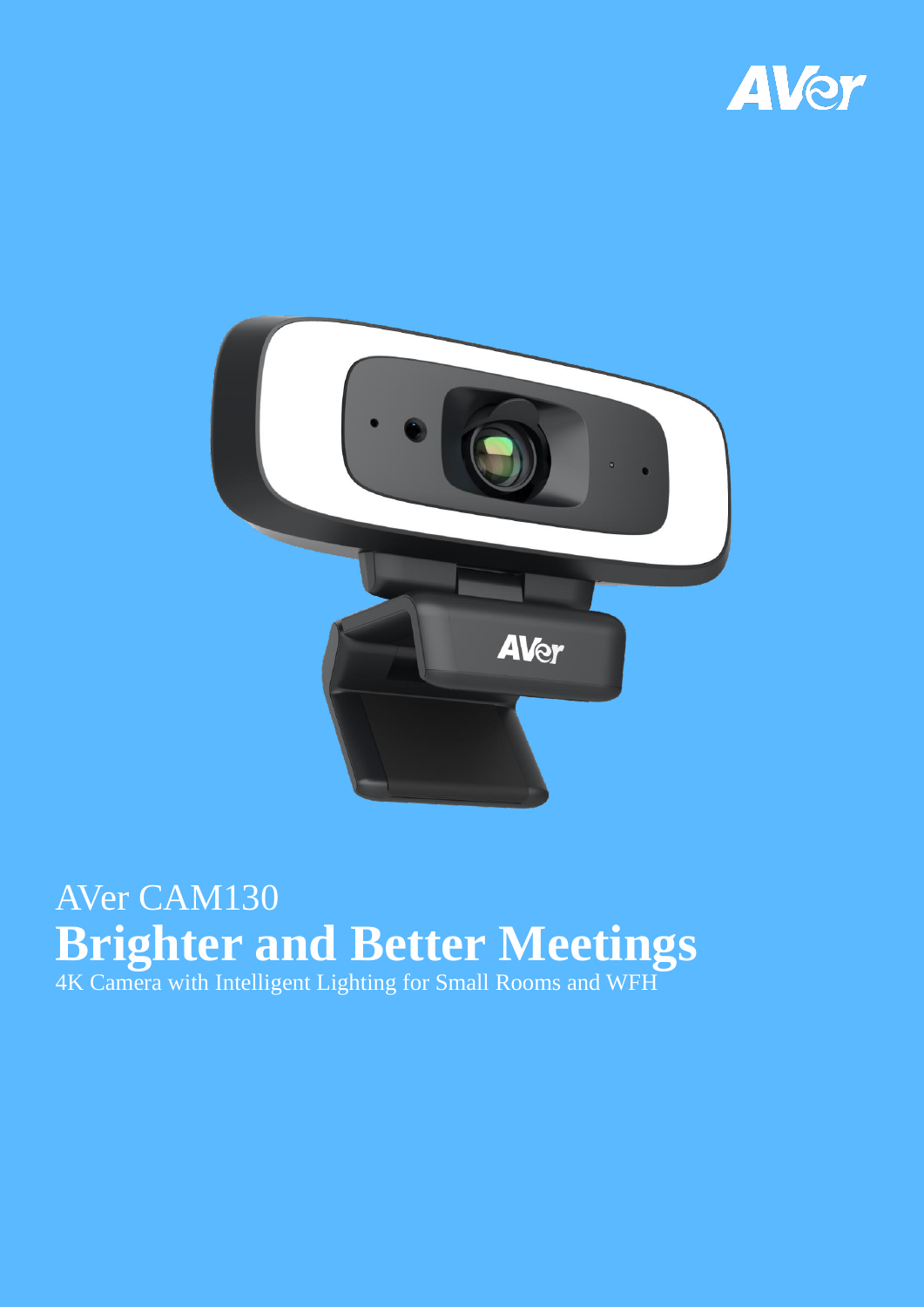#### **Camera**

- 4K optical lens, 120° FOV, up to 4X zoom via ePTZ
- Sony 4K sensor: ultra-crystal-clear image in any lighting
- Frame rates: (16:9) 4K, 1920 x 1080, 1600 x 900, 1280 x 720, 960 x 540, 848 x 480, 800 x 448, 640 x 360, at 60, 30, 15fps; (4:3) 1280 x 960, 800 x 600, 640 x 480 at 60, 30, 15fps
- · Intelligent fill light: automatically adjusts lighting levels to make you look energetic in a dim environment\*
- SmartFrame: automatically adjusts FOV to track and fit all participants onscreen
- Mirror, flip, AE, white balance: auto/manual override via PTZApp2
- Backlight compensation and 2D noise-reduction technology for optimizing light balance in different conditions
- Minimum focus distance: 60 cm
- People-counting API: enterprises and third-party software providers can obtain people-counting data for better understanding of meeting-space usage
- 10 camera presets (through remote control and IP web page)
- Standard tripod screw holes

\*For best lighting results, sit within 1 meter away from the camera

# **Microphone**

- 1 unidirectional microphone
- Frequency response: 100–12K Hz
- Sensitivity: -37 dB

#### **Connectivity**

- USB type-C 3.1 connector, backward compatible with USB 2.0
- DC jack for power adapter (for USB 2.0 connection while using fill-light function)

# **Video Format**

YUV, YUY2, MJPEG

# **USB**

- 3.1 Gen 1, backward compatible with USB 2.0
- UVC 1.1 (USB video), UAC 1.0 (USB audio)

#### **Control**

- IR remote control
- UVC/UVA plug-and-play
- PTZApp 2

# **Security and Mount**

- Built-in TV clip
- Kensington slot
- 1/4" tripod mounting screw

# **System Requirements**

- Windows® 7/10
- MacOS X 10.7 or later
- Google Chromebook™ version 29.0.1547.70

# **Hardware Specs**

- 3.2 GHz Intel® Core™ i5-4460 processor
- 4 GB RAM or more
- USB 3.1 port, backward compatible with USB 2.0

# **Power Supply**

- AC 100V–240V, 50/60 Hz
- $\cdot$  5V/2A

# **Free Applications for Meeting Collaboration (For Windows® and Mac® computers)**

#### EZManager 2: Camera Central Management Software

 Remotely group FW/SW upgrades, control the camera, and manage settings

#### PTZApp 2: Camera Settings Software

- View live video, people-counting numbers, and meeting-interval information
- Enable Skype for Business far-end control
- Upgrade firmware automatically or manually
- Control the camera
- Set parameters and adjust the camera image
- Diagnose operating status

#### EZLive: Broadcasting Software

 Enjoy multi-camera real-time streaming, annotating, image capturing, and video recording

#### **Environmental Data**

- Operation temperature: 0 to 40°C
- Operation humidity: 20% to 80%
- Storage temperature: -20 to 60°C
- Storage humidity: 20% to 80%

# **Dimensions**

- Package dimensions: 217(L)\*155(W)\*118(H) mm
- Package weight: 0.729 kg
- Camera: 160 (L) x 37 (H) x 60 (D) mm/ 0.282kg
- Remote control: 149.72 x 42.3 x 19.29 mm/50g

### **Package Contents**

- CAM130 unit
- $\cdot$  Power cable (10 ft/3 m)
- USB 3.1 type-C to type-A cable (6 ft/1.8 m)
- QR code card

#### **Optional Accessories**

- Whiteboard mount kit
- Table-top tripod stand
- Remote control (also compatible with VB130)
- USB 2.0 type-C to type-A cable (15 ft/5 m)

# **Warranty**

- Camera: 3 years
- Accessories: 1 year

# **Compatible Applications**

Zoom, Microsoft® Teams, Skype, Skype for Business, Google Meet, RingCentral, BlueJeans , Intel® Unite™, Fuze, Adobe® Connect™, CyberLink U Meeting®, Cisco WebEx® GoToMeeting™, LiveOn, Microsoft® Lync™, TrueConf, V-Cube, Vidyo, vMix, WebRTC, Wirecast, XSplit

\*For 4K UHD support, please check system/hardware requirements with your software application provider.

\*\*Specifications may vary depending on countries and are subject to change without notice